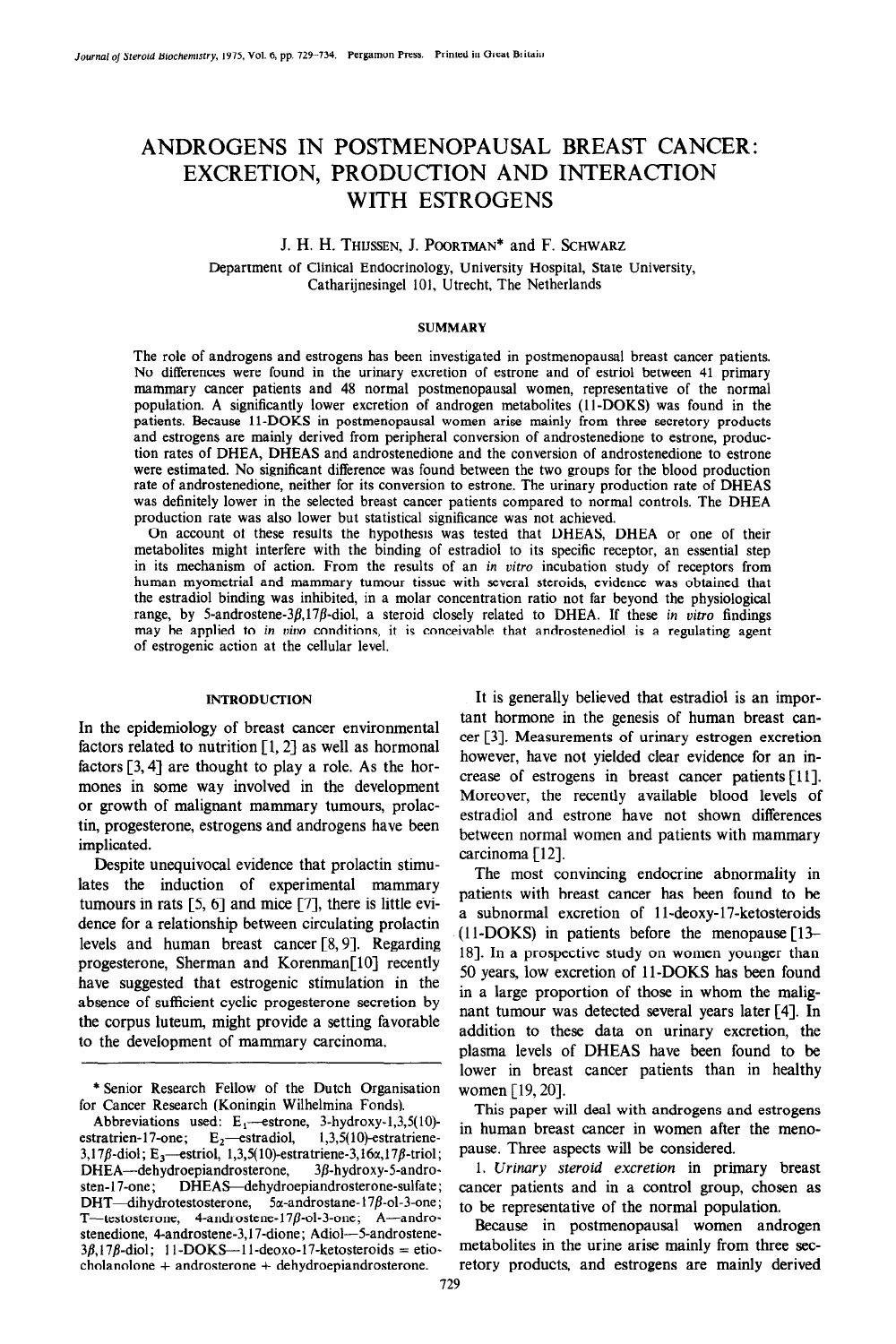estrone, we studied:  $59.6 \pm 8.2$  yr.

2. The urinary *production rute* of DHEA and of DHEAS, the blood production rate of androstenedione and the extent of conversion of circulating androstenedione into estrone in a group of selected breast cancer patients and in normal postmenopausal women.

On account of the results obtained, the possibility was considered that the production of DHEAS and of DHEA might in some way be related to the development or to the growth of mammary tumours. In a recent article Swain et al.[21] wrote: "It would be tempting to suppose that estrogenic and progestational stimuli to the breast are modified by androgen secretion and that deficiencies in androgen production lead to an abnormal stimulus to breast tissue by plasma levels of estradiol and progesterone that are within the normal range".

Because the binding of estradiol to a specific receptor is necessary for its action, the hypothesis was tested:

3. that DHEAS, DHEA or one of their metabolites might *inter,fere with the binding qf estradiol to its specific receptor*. This problem was investigated by *in vitro* incubation of human myometrial and mammary cancer tissue with several steroids. As a metabolite of DHEA, which might be of significance, 5-androstene- $3\beta$ , 17 $\beta$ -diol (adiol) was chosen. This weak androgen is present in the plasma of fertile women in a concentration of  $60-90$  ng/100 ml [22]. Circulating DHEA accounts for one-third of the total adiol production [23]. As the presence of a specific DHT-receptor in human mammary tumour tissue has been demonstrated [24], the interaction of steroids with this receptor has been included.

#### EXPERIMENTAL

### *Subjects*

from peripheral conversion of androstenedione to years before the investigation. The mean age was

The seven breast cancer patients studied were selected according to the following criteria:

(a) At the time of the operation of the breast tumour, all patients were at least 6yr after their spontaneous menopause and at the time of our study at least 3 yr after the operation;

(b) There were no demonstrable metastases at the time of the operation nor at the time of the investigation;

(c) No irradiation or cytostatic treatment had been given, they had not received hormonal therapy;

(d) No endocrine ablations had been performed;

(e) All patients were in good general health at the time of the investigation.

The mean age of these patients was  $68.3 \pm 8.3$  yr. Informed consent was given by all subjects studied.

## MATERIAL **AND METHODS**

Urinary analysis was done on 24 h specimens stored at  $-20^{\circ}$ C without preservative. 11-deoxo-17ketosteroids (=etiocholanolone + androsterone + dehydroepiandrosterone) were estimated as described previously [25].

Estrone and estriol in urine were determined with a specific gaschromatographic method [26]. Estradiol was not measured since its contribution to the total excretion of the three "classical" estrogens in postmenopausal women is small:  $8\%$  on the average [25].

The urinary production rates of DHEA and of DHEAS were measured by isotope dilution techniques after a single intravenous injection of  $[^3H]$ -DHEA and of  $[^{14}C]$ -DHEAS. The blood production rate of androstenedione and the extent of its conversion to estrone were estimated by the *in uiuo* internal standard technique, as first described by MacDonald et al.[27]. The details of the methods used have been described recently [28].

The interaction with specific cellular receptors has been investigated by *in vitro* incubations of human myometrial and mammary cancer tissue with several steroids. The fresh material was frozen in liquid nitrogen and then homogenized with a Microdismembrator (Braun, Melsungen, Germany). A highspeed supernatant was prepared according to the protocol of the E.O.R.T.C., Breast Cancer Cooperative Group[29]. Incubations were carried out with  $[3H]$ -estradiol, in concentrations between  $10^{-10}$  and  $3 \times 10^{-9}$  M, and with  $\lceil^{3}H \rceil$ -DHT in the same concentration range. The competing steroids were dissolved in  $25~\mu$ l of ethanol, diluted with 475  $\mu$ l of 0.01 M Tris-buffer pH 7.5 and 500  $\mu$ l of the supernatant were added. The techniques used are being published in detail elsewhere [30].

*Urinary steroid excretions* were studied in normal postmenopausal women (age limits 55-75 yr) taking part in a prospective study on breast cancer, designed by de Waard in the Netherlands ("Kamperfoelie or Honeysuckle" project). Out of the 7500 women in this study, a small control group was selected, representative of the normal population. In this group the age was  $65.0 \pm 5.2$  (S.D.) yr.

The breast cancer patients group consisted of 41 out of the first 50 women who developed breast cancer during the study. Urine was collected some months after primary treatment while the patients were in good general condition and without signs of recurrence. They received no hormonal treatment. The age of this group was  $63.9 \pm 5.5$  yr.

*Afzdrogen production rutes* were studied in 16 normal volunteers, who were hospitalized for minor complaints. They were ambulatory, had good cardiac, hepatic and renal function; there was no evidence of endocrinological or gynecological disease. Spontaneous menopause had occurred at least 4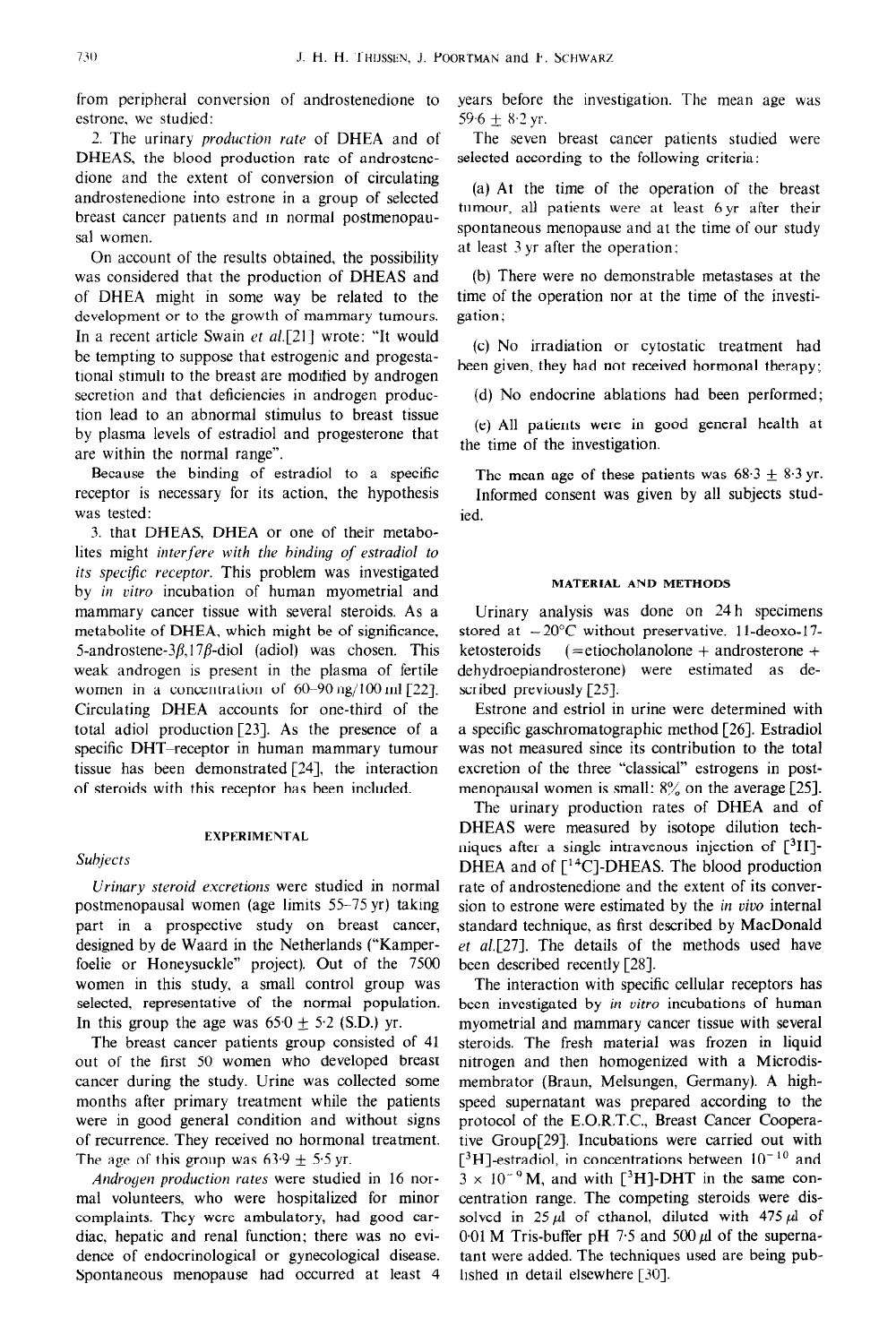

Fig. 1. Urinary excretion of ll-DOKS in normal postmenopausal women and in patients with breast cancer. The median excretion in each group has been indicated by a solid line.

#### RESULTS

## *Urinary steroid excretion*

The excretion of ll-DOKS and of estrone and estriol have been estimated in normal postmenopausal women and in patients with primary breast cancer. The median excretion of ll-DOKS (Fig. 1) was in the normal group 1.6mg and in the cancer group  $0.8 \text{ mg}/24$  h. In the breast cancer group  $60\%$ excreted less than  $1 \text{ mg}/24 \text{ h}$  of 11-DOKS, in the control group only 25% of the values found were below this limit. The difference is significant at the level of less than 0.005 (median test for two samples [31]).

There was no difference between the two groups in the excretion of estrone, the median excretion in both groups was  $1.7 \mu g/24$  h. Regarding estriol, a higher excretion was found in a few patients, but the median values were again identical in both groups:  $3.1 \mu g/24$  h (Fig. 2).

#### *Production and conversion rates*

In eight normal subjects and in seven patients, who had been operated for mammary carcinoma, the metabolic clearance rate and the blood level of androstenedione were measured. Results are given in Table 1, together with the calculated blood production rates of androstenedione. According to the techniques as described by MacDonald[27], the extent of conversion of circulating androstenedione to estrone was estimated and the amount of estrone resulting from this conversion was calculated.



Fig. 2. Estriol excretion in normal postmenopausal women and in patients with mammary carcinoma. The median excretion in each group has been indicated by a solid line.

The metabolic clearance rate of androstenedione is higher and the plasma level is lower in the cancer group than in the normal women. These differences are statistically not significant. The conversion of androstenedione to estrone is similar in both groups as is the resulting production of estrone.

Our data on the urinary production rates of DHEAS and of DHEA are illustrated in Fig. 3 for both groups. The production rate of DHEAS found in the breast cancer group is significantly lower than that in the normal postmenopausal women (Wilcoxon test,  $P < 0.025$ ). The difference observed in the production rate of DHEA is not significant  $(P =$  $0.1$ ).

## *Interaction with estradiol and dihydrotestosteronereceptors*

Our findings on the inhibition of the specific binding of estradiol and of DHT by several steroids are shown in Tables 2 and 3. In these tables the percentage of binding inhibition for the steroids tested is calculated with reference to the inhibition obtained with nafoxidine (U 11.100) in a molar conconcentration ratio of 1000 for estradiol binding, resp.

Table 1. Metabolic clearance rate (MCR), plasma concentration and blood production rate of androstenedione, its conversion to estrone and the production of estrone resulting from this conversion in normal postmenopausal women and in selected breast cancer patients

|                                       | Normal women<br>$(n = 8)$ | Breast cancer patients<br>$(n = 7)$ |
|---------------------------------------|---------------------------|-------------------------------------|
| $MCR^A$ (1/24 h)                      | $1843 + 131$              | $2398 + 425$                        |
| Plasma-level <sup>A</sup> $(\mu g/l)$ | $0.83 + 0.13$             | $0.56 + 0.12$                       |
| Production rate $(mg/24 h)$           | $1.64 + 0.38$             | $1.46 \pm 0.39$                     |
| Conversion $A \rightarrow E_1(\%)$    | $2.5 + 0.3$               | $2.9 \pm 0.2$                       |
| E, derived from A $(\mu g/24 h)$      | ca. 40                    | ca.40                               |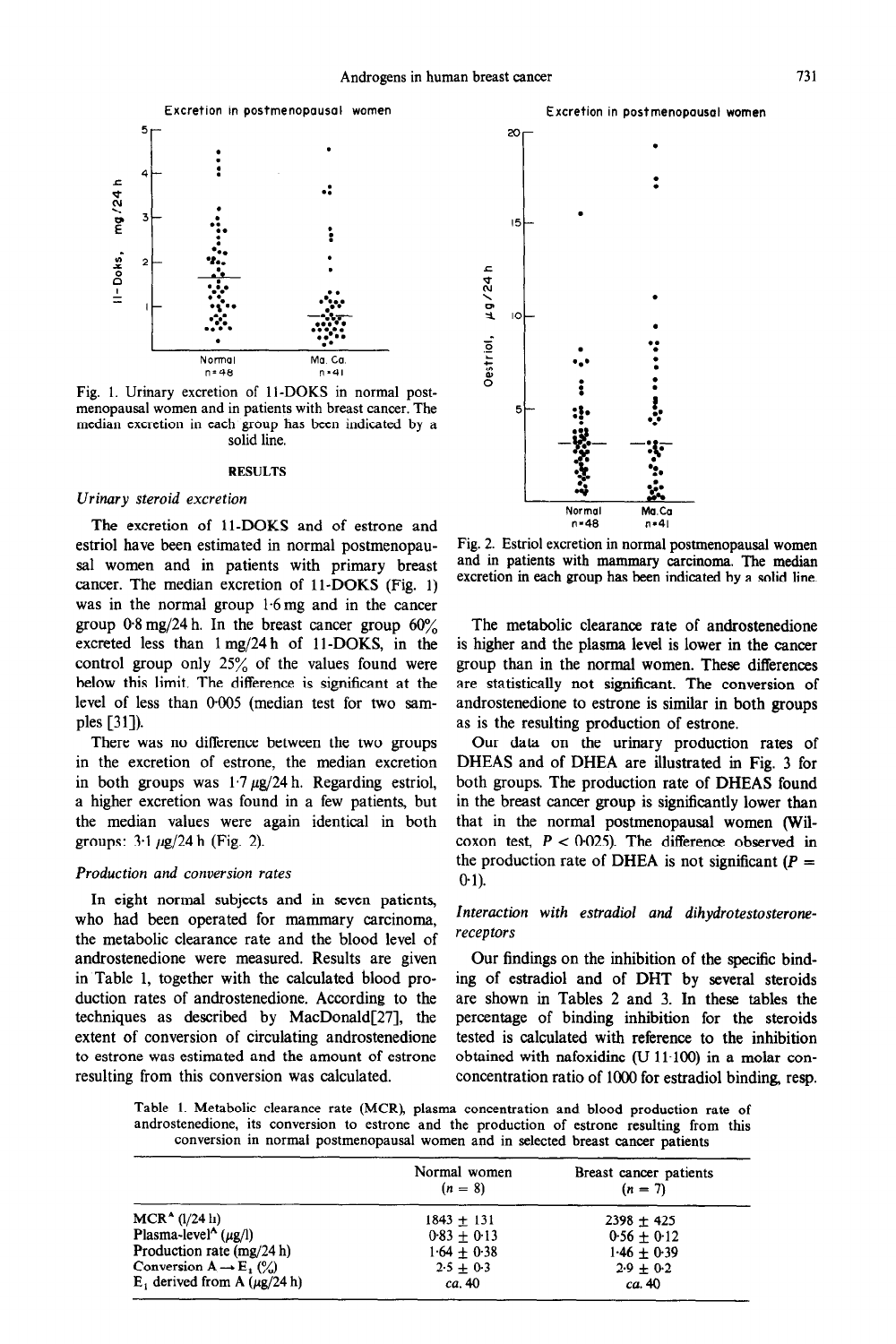

**Fig. 3.** The urinary production rates of DHEAS and of DHEA resp. in 8 normal postmenopausal women and in 6 selected breast cancer patients. The mean production is indicated by a broken line  $(---)$ .

with cyproterone acetate in a ratio of 10,000 for DHT.

The inhibiting power of adiol on the estradiolbinding, in myometrial as well as in malignant tumour tissue, was much greater than that of testosterone or of DHT at the same molar concentration ratio. With regard to the DHT-binding, adiol is more active than estradiol and less active than testosterone.

It can be calculated (Fig. 4) that a  $50\%$  inhibition of estradiol-binding required a molar concentration of about 40 for adiol, of more than 2000 for testosterone and DHT and of about 20,000 for DHEA. No significant inhibiting activity could be found for androstenedione up to a molar concentration ratio of 10,000 and for DHEAS up to 40,000. The inhibiting power of adiol is close to that of nafoxidine in similar molar concentrations [33].

#### **DISCUSSION**

The overall picture that emerges from our findings is in general agreement with data reported in the literature. It consists of equality between postmenopausal breast cancer patients and the control group in estrogen production and excretion, but differences

Table 2. Myometrial and mammary tumour extracts were incubated with  $[^3H]$ -estradiol, concentration  $5 \times 10^{-11}$ to  $10^{-9}$  M, in the presence of several potential inhibitors

|                        | Molar ratio                   | Myometrium               |                                 | Tumour                   |                                 |
|------------------------|-------------------------------|--------------------------|---------------------------------|--------------------------|---------------------------------|
| Inhibiting<br>compound | inhibiting<br>compound/ $E_2$ | Number of<br>experiments | Inhibition<br>mean $\pm$ S.E.M. | Number of<br>experiments | Inhibition<br>mean $\pm$ S.E.M. |
| Nafoxidine             | 1000                          | 15                       | 100                             | 16                       | 100                             |
| Estradiol              | 100                           |                          | $102 \pm 1$                     |                          | $104 \pm 2$                     |
| Testosterone           | 100                           |                          | $22 + 7$                        |                          | $16 \pm 8$                      |
| <b>DHT</b>             | 100                           |                          | $17 \pm 1$                      |                          | $10 \pm 5$                      |
| <b>DHEA</b>            | 40,000                        |                          | $74 + 5$                        |                          |                                 |
| <b>DHEAS</b>           | 40.000                        |                          | 28                              |                          |                                 |
| Adiol                  | 6                             | n                        | $14 \pm 3$                      |                          |                                 |
| Adiol                  | 10                            |                          | $14 + 3$                        |                          | $17 + 5$                        |
| Adiol                  | 30                            | δ                        | $33 + 8$                        |                          | 45                              |
| Adiol                  | 60                            | o                        | $44 + 4$                        |                          | 59                              |
| Adiol                  | 100                           | 12                       | $57 + 5$                        |                          | $62 + 4$                        |
| Adiol                  | 200                           | 13                       | $72 + 5$                        |                          | 73                              |
| Adiol                  | 1000                          |                          | 100                             |                          | 105                             |

The concentration of these steroids is expressed as molar ratio to the [3H]-estradiol. The inhibition of the binding of  $E<sub>2</sub>$  to its receptor is calculated as a percentage of the decrease of the specific binding caused by nafoxidine  $(1000 \times)$ .

Table 3. Myometrial and mammary cancer extracts were incubated with  $\int_{0}^{3}H$ -dihydrotestosterone (DHT), concentration range  $10^{-10}$  to  $10^{-9}$  M, in the presence of several potential inhibitors

|                        | Molar ratio                | Myometrium               | Tumour                          |                          |                               |  |
|------------------------|----------------------------|--------------------------|---------------------------------|--------------------------|-------------------------------|--|
| Inhibiting<br>compound | inhibiting<br>compound/DHT | Number of<br>experiments | Inhibition<br>mean $\pm$ S.E.M. | Number of<br>experiments | Inhibition<br>$mean + S.E.M.$ |  |
| Cyproterone            | 10.000                     | 15                       | 100                             | 13                       | 100                           |  |
| Acetate                |                            |                          |                                 |                          |                               |  |
| <b>DHT</b>             | 100                        |                          | $100 + 1$                       |                          | 100                           |  |
| T                      | 100                        |                          | 95                              |                          | 95                            |  |
| Estradiol              | 100                        |                          | 66                              |                          | 52                            |  |
| Adiol                  | 10                         |                          | 35                              |                          | 49                            |  |
| Adiol                  | 30                         |                          | 59                              |                          | 74                            |  |
| Adiol                  | 60                         |                          | 73                              |                          | 82                            |  |
| Adiol                  | 100                        |                          | $81 + 3$                        |                          | $81 + 5$                      |  |
| Adiol                  | 200                        |                          | 89                              |                          | 92                            |  |

The concentration of these steroids is expressed as molar ratio in relation to the molarity of the tritiated DHT. The inhibition of the binding of DHT to its receptor is expressed as a percentage of the decrease of specific binding, estimated from incubations with and without cyproterone acetate  $(10,000 \times)$ .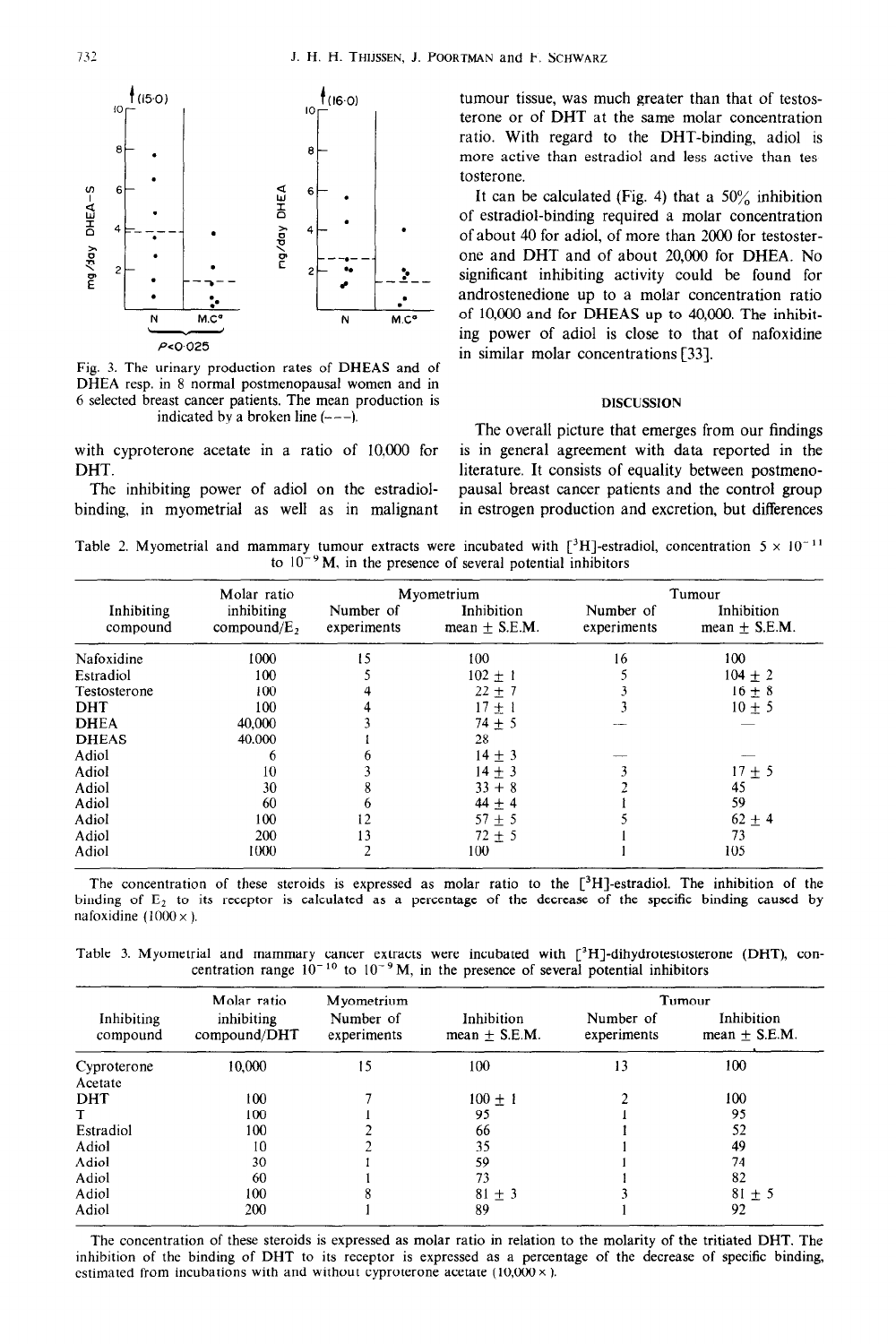

Fig. 4. Inhibition of estradiol-binding to its specific receptor from mammary tumours by several naturally occurring steroids. The molar ratio of these steroids in relation to the molarity of  $[H^3]$ -estradiol is expressed on a log scale. The percentage of inhibition is calculated with reference to the inhibition obtained with nafoxidine  $(U. 11,100)$ , a specific inhibitor of estradiol binding to its receptor, in a molar concentration ratio of 1000.

regarding the production and excretion of 1 l-deoxoandrogens. If the steroid-hormonal environment is involved in the causation or in growth control of human breast cancer, the mechanism of its action must very probably be sought in the balance between androgen and estrogen action. We have been looking for the effect of this balance at the level of estradiol-binding to specific receptors in target cells, a binding which is an essential step in the mechanism of action of the hormone.

There appears to exist a competition for receptor binding sites between estradiol and 5-androstene- $3\beta$ ,17 $\beta$ -diol. Further work (to be published) demonstrated that other related  $3\beta$ ,17 $\beta$ -dihydroxy steroids as  $5\alpha$ -androstane- $3\beta$ , 17 $\beta$ -diol show similar, but somewhat weaker inhibitory activity. These compounds are (partly) derived from DHEA and DHEAS. Their plasma levels will be dependent on the production rate of their precursors and will very probably be decreased by diminished production of them. Even when estrogen production is not increased, at the cellular level the balance of action will then shift to enhanced estrogenicity.

Estradiol levels in fertile women range between 4 and  $40 \text{ ng}/100 \text{ ml}$   $[32-34]$ , levels of adiol range between 60 and 90ng/lOOml[22]. In our in vitro experiments adiol inhibited estradiol-binding by 50% in a molar concentration ratio of 40: 1. Already at molar ratios of 6 and 10 some inhibiting activity could be demonstrated (Table 2). If these figures may be applied to *in viva* conditions, it is conceivable that adiol might be a regulatory agent of estrogen action, even in fertile women. It must be realized that tumour growth is a process of many years duration and that therefore even small changes may suffice for a decisive biological effect.

In postmenopausal women plasma estradiol is as low as 1 ng/lOOml[35]; we do not know yet the level of adiol in this age group. There is a fair

chance of it being high enough to account for an effective inhibitory action.

At least two other hypotheses, concerning hormonal balances in human breast cancer, deal with estradiol on one side and steroids opposing its stimulatory activity on the other.

Cole and MacMahon[36] called attention to the urinary estriol/estrone + estradiol quotient. In an attempt to understand the protective action against breast cancer of a so called early first pregnancy, they suggested that estriol might protect against the stimulatory activity of estradiol. They since have published figures on the quotient [37], measured in young non-pregnant females from several countries with a large difference in breast cancer incidence. The data reported are concordant with their hypothesis. A similar hypothesis has been proposed by Lemon and Wotiz[38,39] on the basis of animal experiments. The question arises however, whether the findings on urinary estrogens reflect the levels of these steroids in blood or in tissue cells [40]. Moreover, estriol blood levels are extremely low in non-pregnant women [41].

Sherman and Korenman<sup>[10]</sup> suggested that the stimulatory activity of estrogens might be opposed by progesterone in the normal female. In subjects with an inadequate corpus luteum function, the absence of an adequate progestational phase may provide a hormonal setting in the mammary gland favorable to the development of carcinoma. There are no data as to the mechanism of this proposed antagonism.

Our hypothesis on the significance of adiol is supported by the *in oitro* data reported here. It needs further investigations on the production rate, blood level and metabolism of adiol in cancer patients and in normal women. Furthermore the biological properties of adiol itself will have to be studied. If adiol is bound by the receptor and is transported into the nucleus, we do not know what action it there exerts. Studies in these directions are in progress.

There remains the question whether these data add to our understanding of endocrine therapy in mammary cancer. The results shown here do not account for the therapeutic action of the commonly used androgens. These compounds have a 3-ketoconfiguration and therefore their inhibition of estradiol-receptor binding is weak. It may be that in this respect the presence of specific androgen receptors is of importance. But nothing is known yet about the relation of these receptors to the results of endocrine therapy.

Acknowledgements-The authors are very grateful to Prof. F. de Waard for his collaboration. The excellent technical assistance of Miss W. Veeman, Mrs. D. Vroegindewey and Mrs. M. Zaunbrecher has been of great value for our study. Specimens of uteri were obtained via the kind cooperation of the Gynecological Departments of the "Diakonessenhuis" and the University Hospital in Utrecht; tumour samples via the Surgical Departments